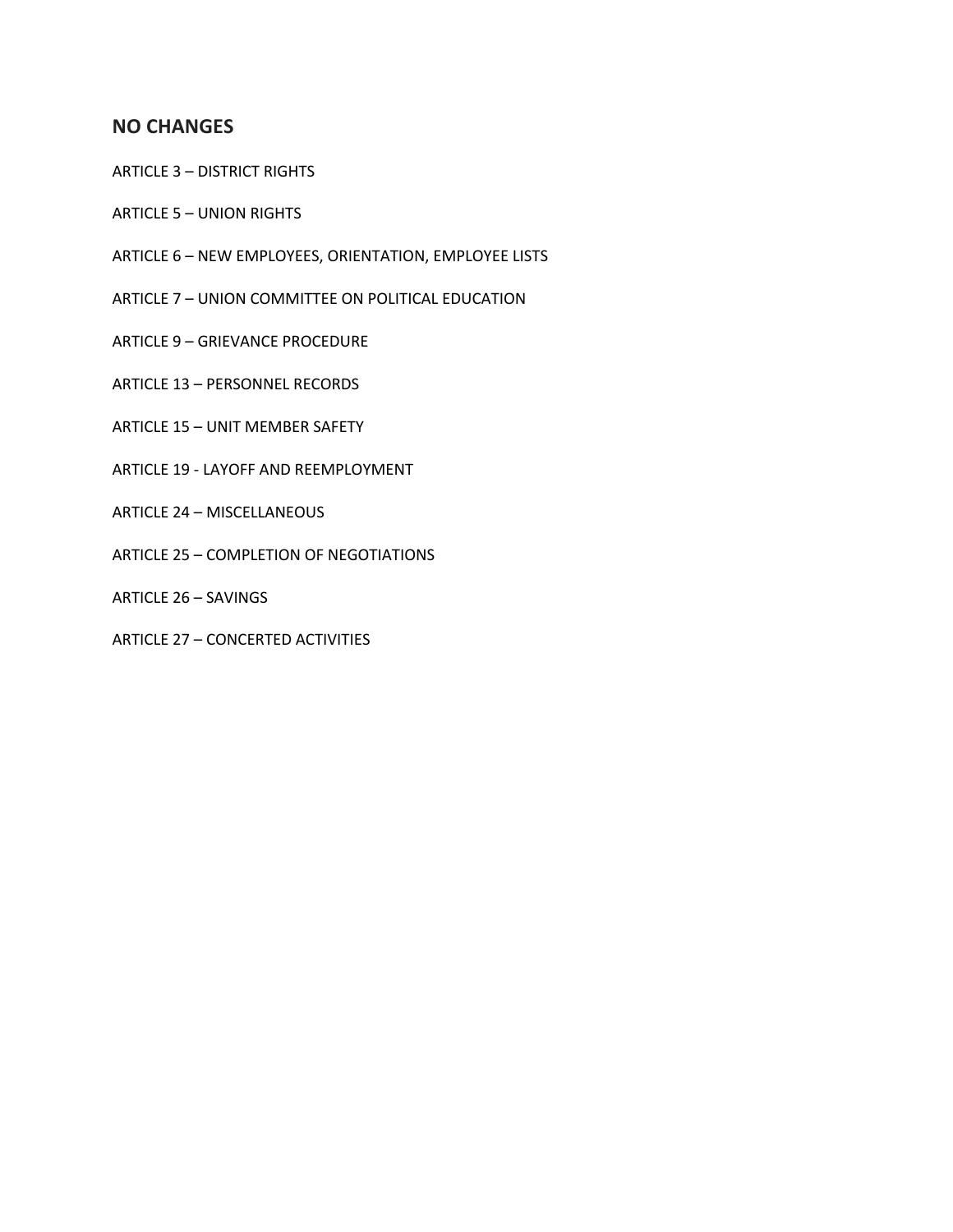# **Tentative Agreement Summary**

## **ARTICLE 2 RECOGNITION**

# **OT,PT,COTA specifics**

- Implementation Date retroactive to July 1, 2021
- Protection of Bargaining Unit work by filling current and future vacancies with NUHW represented employees.
- Vacancies will be posted until filled
- The District may utilize contracted service providers, provided that vacancies remain posted until filled.
- The District and the Union will meet and confer regarding recruitment efforts.

### **ARTICLE 4 NEGOTIATIONS**

Increase in the number of union representatives from 4 to 6 to be released to attend negotiations and grievances.

## **ARTICLE 8 – UNION RIGHTS** Title Change to *Access and Information*

### **ARTICLE - 10 HOURS**

- Section 10.1 Work Year applies only to Mental Health Therapists and Behavior Support Specialists.
- New section 10.3.2 -Work hours for Physical Therapists, Occupational Therapists, and Certified Occupational Therapy Assistants.

Work Week -Five (5) workdays, normally Monday through Friday and forty (40) hours per week, unless the supervisor agrees to modify the number of hours worked each day and each week.

- Section 10.5 Overtime the District, not the Union, will fund overtime compensation. The District shall provide cash compensation for overtime work in excess of 40 hours in a calendar week in accordance with the applicable state and federal laws.
- New section 10.6, Work Year for Physical Therapists, Occupational Therapists and Certified Occupational Therapy Assistants

192 paid days, which includes one hundred and seventy-seven (177) duty days, and fifteen (15) holidays.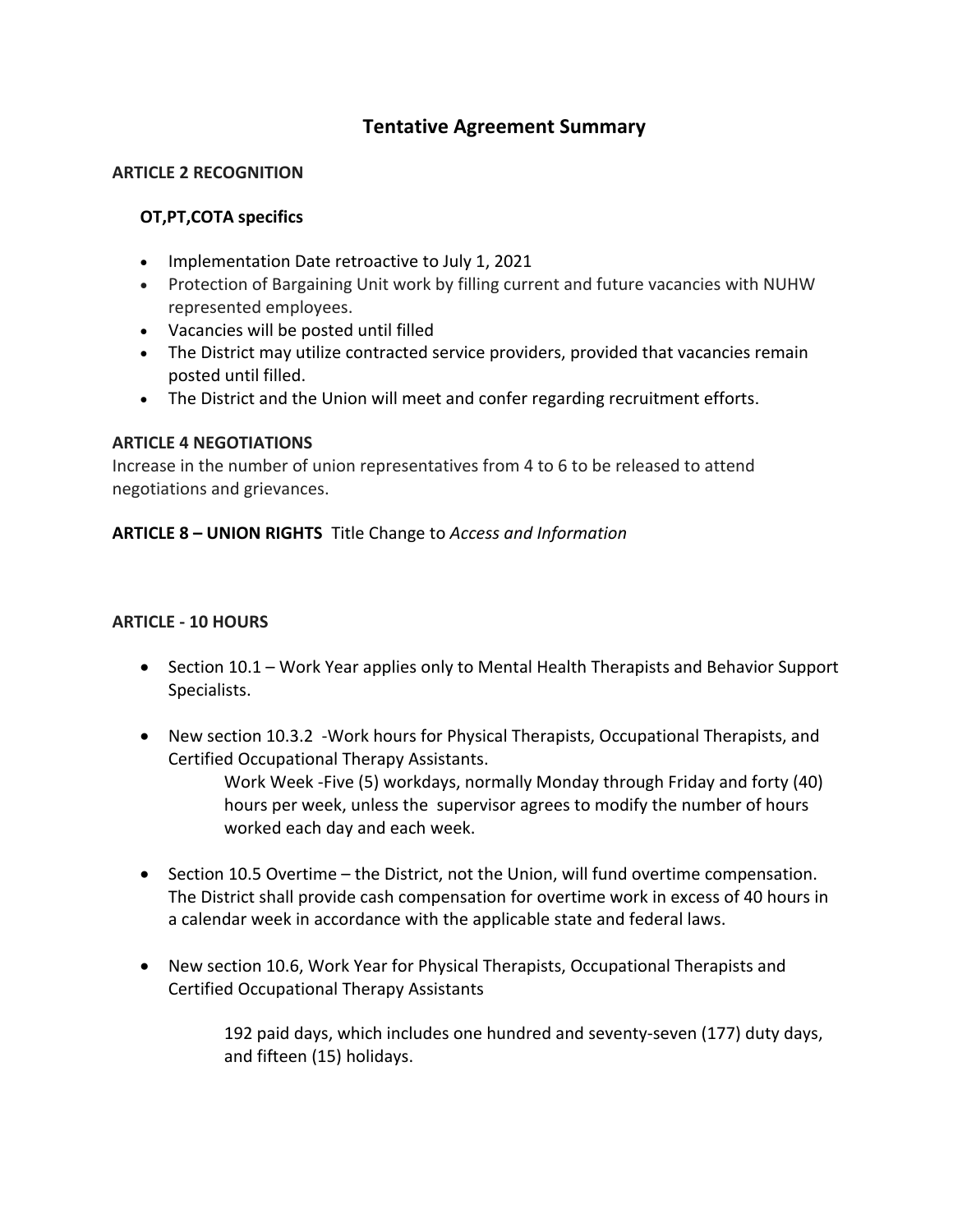2 Preservice Days pre-service day for mandatory trainings, district-mandated professional development, and site collaboration and preparation.

# **Article 11 – WORKING CONDITIONS**

- Adequate space to be addressed in the Working Group (Article 23)
- Probationary Period Change per state law from 12months to 6 months. Already in effect July 01, 2021
- Leads

No change to MHT Lead language

New section 11.4.3 - Behavior Support Lead One Behavior Support Specialist to be assigned each year to perform lead duties as identified by the Director of Student Support and Health Services. The selection of the Lead Behavior Support Specialist each school year is within the discretion of the District.

New section 11.4.4 - Occupational Therapist and Physical Therapist Leads One Occupational Therapist and Physical Therapist to be assigned each year to perform lead duties as identified by the Director of Special Education. The selection of the Lead Physical Therapist or and Occupational Therapist each school year is within the discretion of the District.

• Mileage **-**MHTs receive stipend and BSS,OT,PT,COTA receive reimbursement for actual mileage.

**ARTICLE 12 - TRANSFER** Language added to include OT,PT,COTAs upon ratification of the Tentative Agreement

**ARTICLE 14 – EVALUATIONS** Language added to include OT,PT,COTAs upon ratification of the Tentative Agreement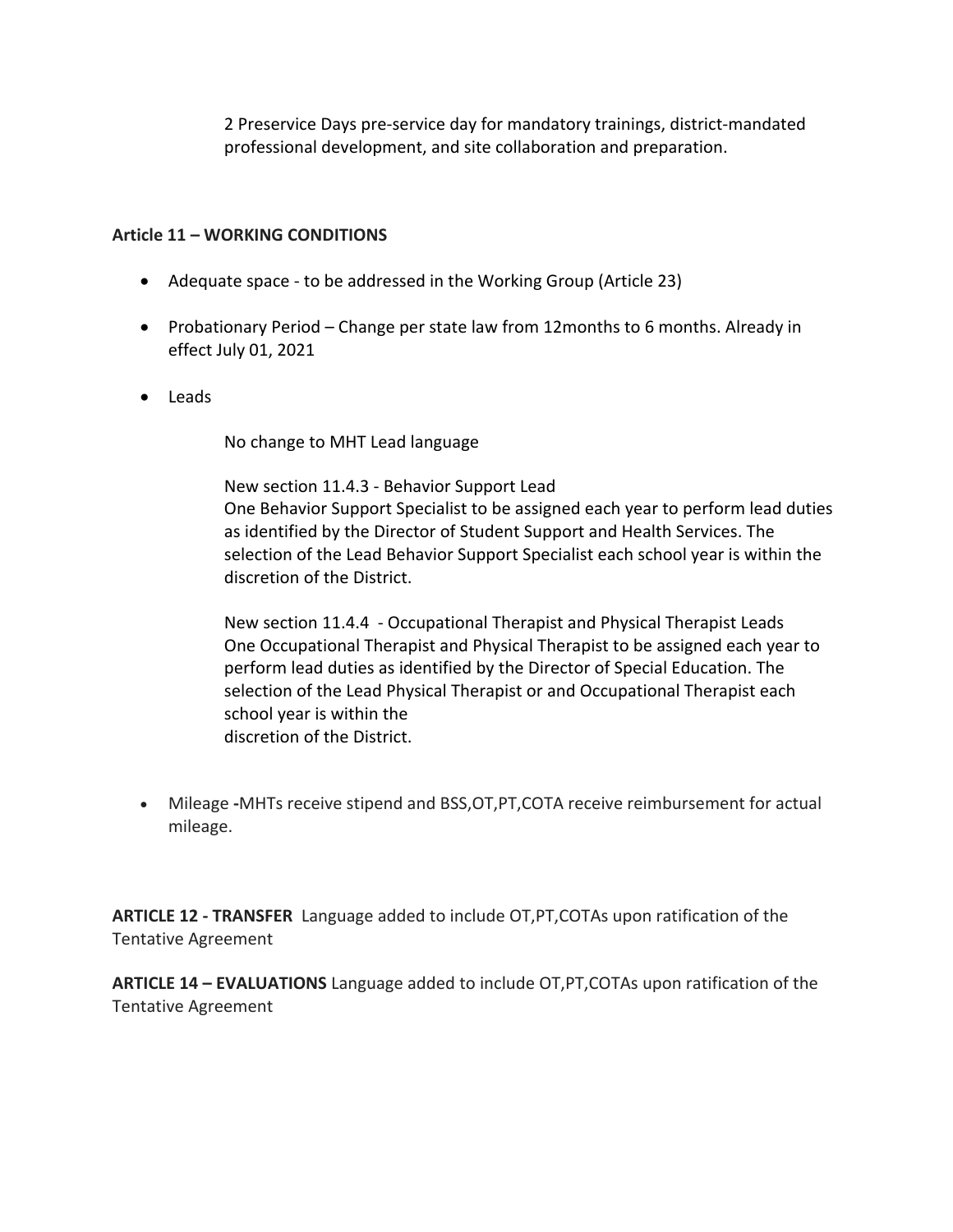#### **ARTICLE 16 VACATION**

• Sections 16.1 through and including 16.5 to Mental Health Therapists and Behavior Support Specialists only.

New Subsection Section 16.3 If a unit member seeks to alter their annual work calendar, they will request to do so with their immediate supervisor as far in advance as possible.

• NEW: Vacation Section 16.6, Physical Therapists, Occupational Therapists and Certified Occupational Therapy Assistants upon ratification of this agreement

16.6.1 Accrual Rate - Vacation will be accrued at the rate of 15.33 hours per month for a total of 23 vacation days each school year.

16.6.2 Prorated for Part Time and Part Year employees

16.6.3 Vacation Scheduling

Granted only at times of the year when they will not interfere with IEP services to students, normal operation of the school or department, and requires prior approval by the employee's immediate supervisor.

Vacation schedule must be approved two weeks in advance by the employee's supervisor

Employees may alter their annual work calendar, they will request to do so with their immediate supervisor as far in advance as possible.

#### 16.6.3.1 Lump Sum Compensation Upon Separation of Service

Upon separation from service, employees shall be entitled to lump- sum compensation for all earned and unused vacation, except employees who have not completed six months of employment in regular status shall not be entitled to such compensation.

#### 16.6.3.2 Compensation of Vacation

Vacation leave shall be compensated at the regular rate of pay at the time the vacation is taken.

If a paid holiday falls at a time when employees are on paid vacation status, they shall be compensated for that day as a holiday, rather than a day of vacation.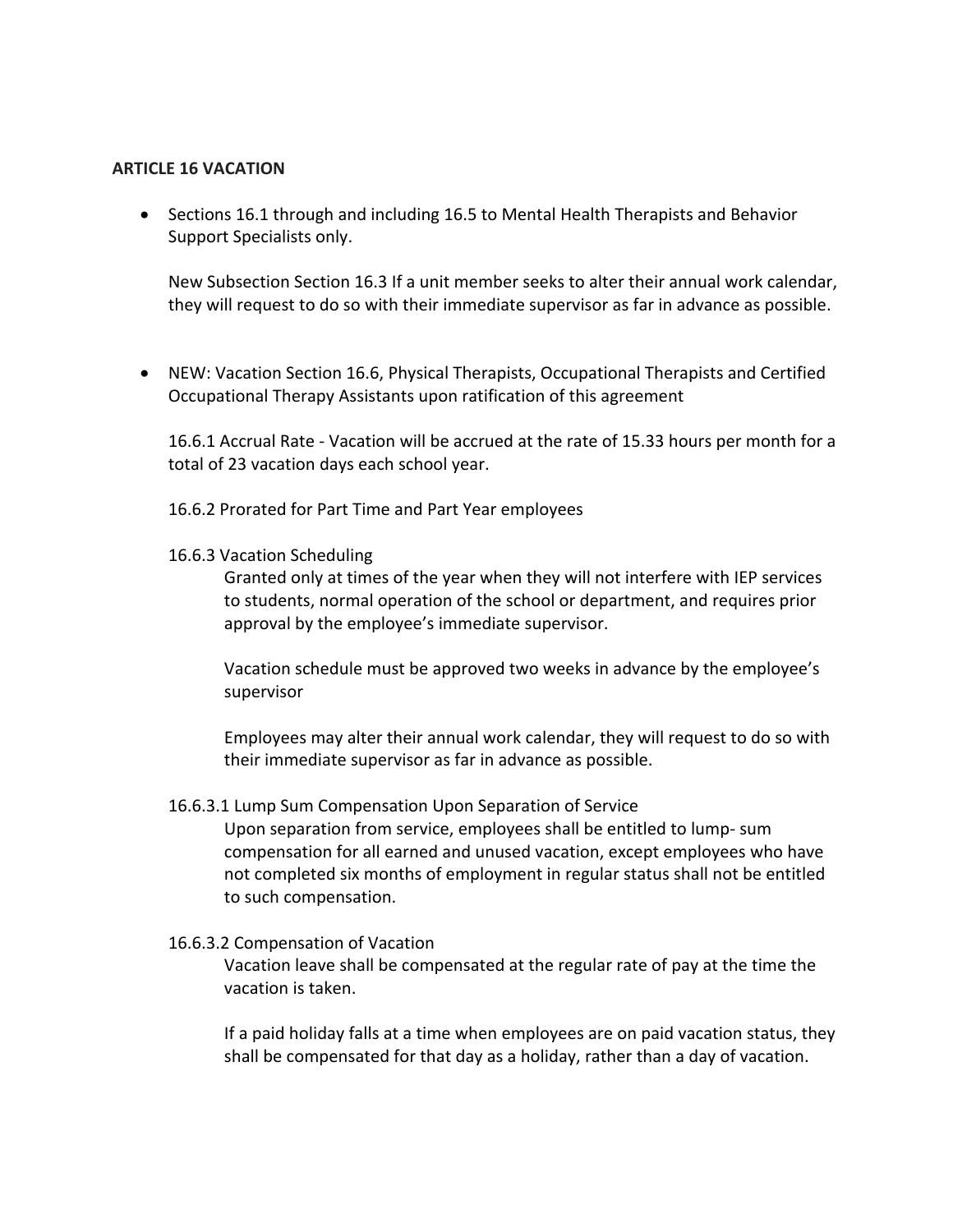Employees shall be required to accept compensation for their accrued and unused vacation in lieu of paid vacation leave as of May 31st of each year.

#### 16.6.3.3. Vacation Balances

OT, PT, and COTA employees, who have an accrued and unused vacation time balance on December 31, 2021, may choose to not cash out their accrued and unused vacation time earned through December 31, 2021.

For vacation time accrued after December 31, 2021, employees shall be required to accept compensation for their accrued and unused vacation in lieu of paid vacation leave as of May 31st of each year.

#### **Article 17 Leaves**

• Bereavement Leave -Effective January 1, 2022, the Parties agree to replace section 17.6.1 and 17.6.3 of the collective bargaining agreement as follows:

Section 17.6.1 -Expansion of the definition of immediate family

#### Section 17.6.3

Miscarriage -Three (3) days of paid bereavement leave shall be available for unit members who experience a miscarriage.

Stillbirth -Ten (10) days of paid bereavement leave If the loss is of a spouse or a child, including stillbirth, unit members shall be granted ten (10) days of bereavement leave.

Prior approval is not required.

Both parents may utilize bereavement leave for purposes of miscarriage and stillbirth.

• Paid Pregnancy Disability Leave- Effective January 1, 2022, replace existing sections 17.9.1 and 17.9.2 with the following:

> New 17.9.1 20 workdays of fully Paid Pregnancy Disability leave, prorated for less than full-time unit members, consistent with the following.

Use: Available for use during the period of the unit member's pregnancy-related disability

Shall be used first prior to sick leave use and will not be accrued and will not be coordinated with other leaves for any for other purposes.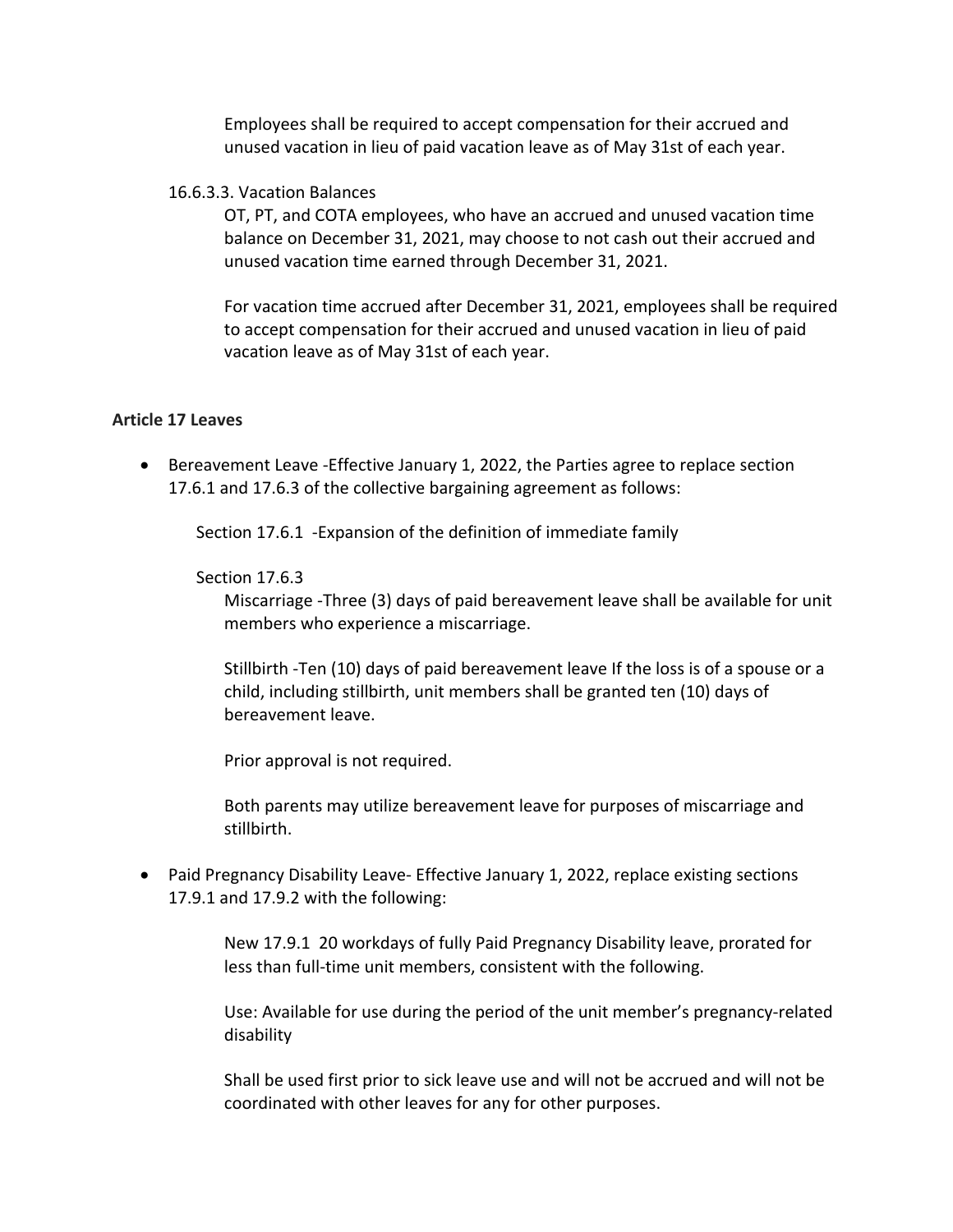Pregnancy Disability Leave shall not be used for medical appointments that are pregnancy-related appointments.

Eligibility – Unit member is required to submit signed medical documentation from a licensed physician to Human Resources specifying that the unit member has a pregnancy-related disability and the estimated amount of time off the unit member requires as a result of the pregnancy related disability.

Upon receipt by Human Resources of the signed medical documentation from a licensed physician specifying that the unit member has a pregnancy-related disability the unit member shall be entitled to use this Paid Pregnancy Disability Leave prior to utilizing the unit member's accrued and unused sick leave and consistent with section 17.2.3.

• New: Ten (10) days of COVID-19 Supplemental Paid Sick Leave for the 2021-2022 school year retroactive to October 1, 2021

> Employees, who are not directed by the District to quarantine, will be required to provide medical verification, or proof of vaccine for reasons related to sideeffects, or proof of COVID-19 test result in order to be eligible for this Supplemental Paid Sick Leave. If a situation does not fall within any of the above referenced means of verification, the unit member may appeal to the Chief Human Resources Officer for review.

When applicable as a result of a COVID-19 exposure at a school or district worksite/facility, COVID-19 related workers' compensation and Cal-OSHA laws shall also apply.

• Imminence of Death, Section 17.17. Consistent with the Parties' May 13, 2020 Tentative Agreement, the Parties previously agreed to new Section 17.17 as follows:

17.17 Imminence of Death Leave

17.17.1 A partially paid (differential) leave, not to exceed fifteen (15) days, may be granted for a doctor certified critical or terminal illness of a member of the immediate family.

17.17.2 The cost of a substitute will be deducted from the employee's salary warrant.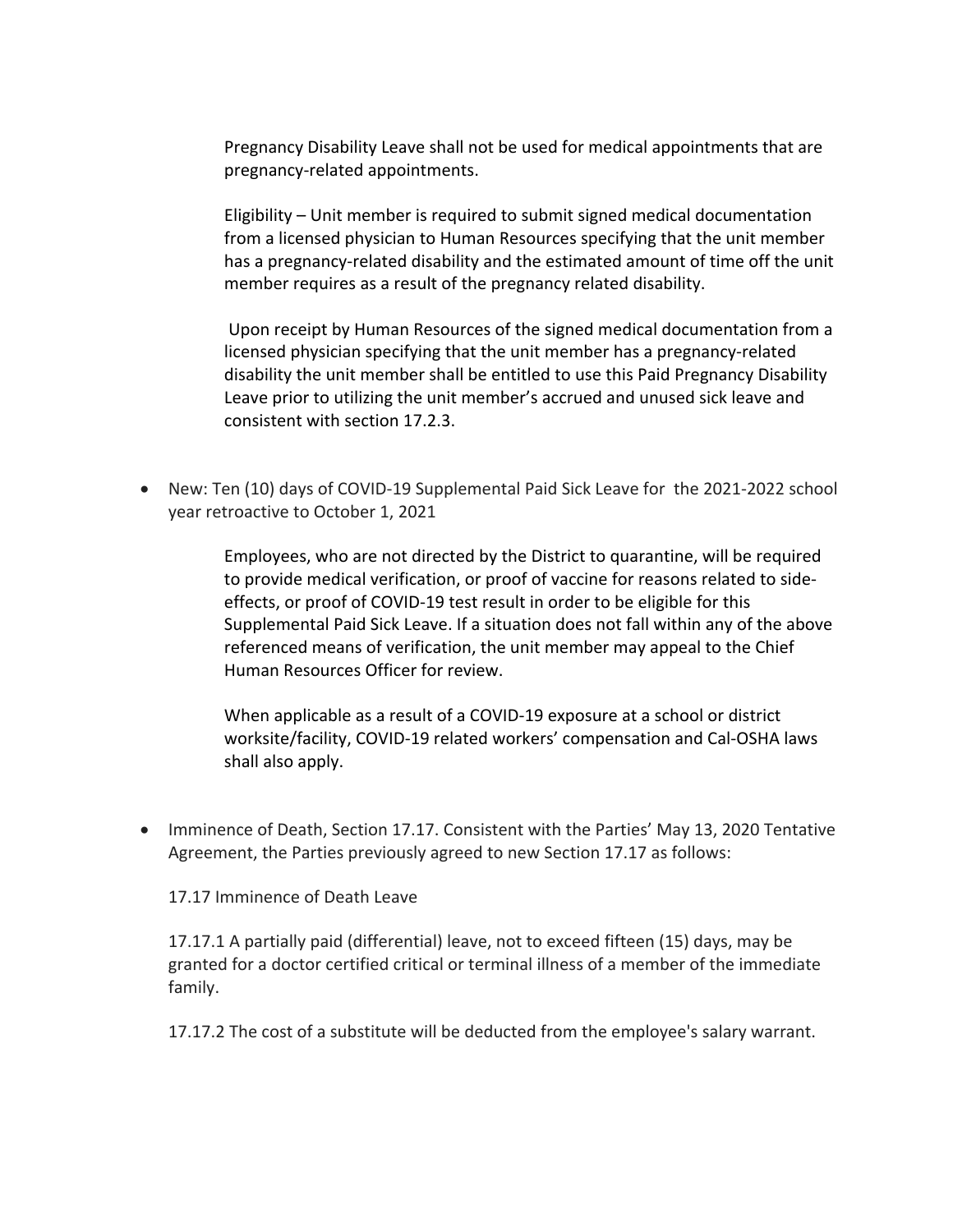## **Article 18 HOLIDAYS**

New section for Physical Therapists, Occupational Therapists and Certified Occupational Therapy Assistants. Fifteen (15) holidays as part of the 192-day work year .

### **ARTICLE 20 – COMPENSATION**

• Ongoing Compensation 2020-2021 and 2021-2022. The Parties agree that the following shall also apply to OTs, PTs, and COTAs.

> 2020-2021 (2%) Effective retroactive to July 1, 2020, two percent (2%) shall be added to the 2019-2020 NUHW salary schedule.

2021-2022 (2%) Effective July 1, 2021, two percent (2%) shall be added to the new 2020-2021 NUHW salary schedule

The Parties agree that retroactive payments shall not apply to any supplemental pay.

• One-time Compensation (2%)2021-2022

Based upon the new 2021-2022 salary schedule, calculated consistent with the ongoing 2021-2022 increase included in this Tentative Agreement, unit members shall receive a one-time off-of-the schedule payment of percent (2%). This one- time payment shall be prorated for less than full time unit members.

To be eligible for this one-time payment, the unit member must be in paid status with the District on October 15, 2021. Unit members who are eligible for column movement during the 2021-2022 school year shall receive this one-time compensation based on their adjusted salary based on their column movement.

For unit members that change positions and/or bargaining units during the 2021- 2022 school year, this one-time payment will be calculated based on the NUHW unit member's paid days working in an NUHW unit member position at the time the onetime payment is calculated and will be applied to the NUHW's unit member's pay when in paid status with the District on the date of October 15, 2021.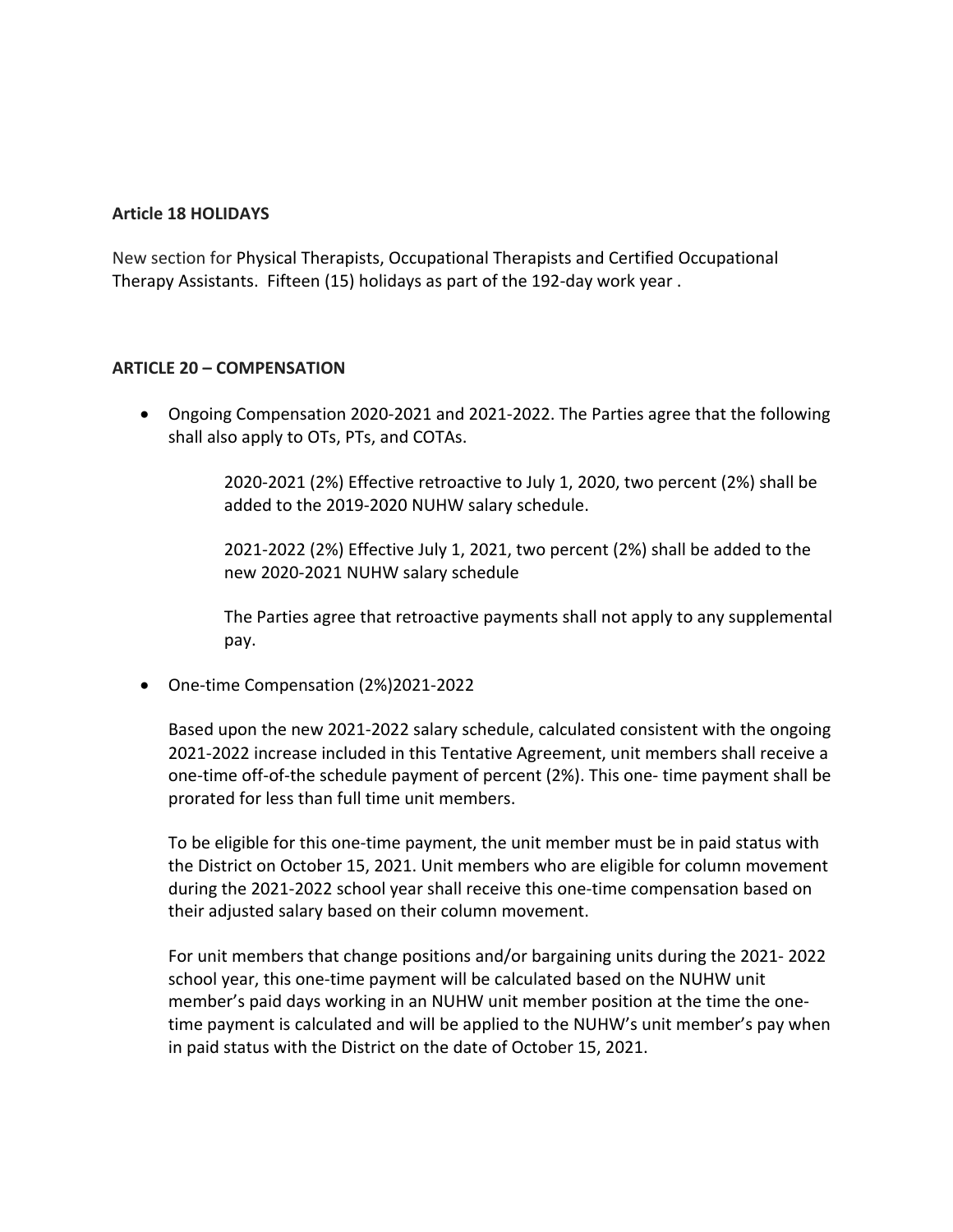• Salary Schedules – will be provided to all when available.

20.5 States that the salary schedules for MHTS and BSS continue to consist of 19 steps and are located in Appendix A.

Sections 20.6 through and including 20.7 apply to Mental Health Therapists and Behavior Support Specialists only.

NEW: Salary Placement Provisions for OT,PT,COTAs

20.8 Physical Therapists, Occupational Therapists and Certified Occupational Therapy Assistants Schedule Placement Provisions

20.8.1 New employees with no prior school Ot,PT,COTA experience will be assigned to Step 1

20.8.2 Newly hired OT,PT,COTAs will be placed on the salary schedule based on prior years of related/parallel, full time, evaluated work experience within the last 7 years. This work experience must be verifiable. Initial salary placement may be contested only during the employee's probationary period

20.8.3 Step Advancement.

For Physical Therapists, Occupational Therapists and Certified Occupational Therapy Assistants, experience step advancement will be earned at the completion of an assigned work year commencing with the original date of hire. For purposes of step advancement calculation, employees beginning work prior to the 16th of the month will be considered to have begun work on the first of the month. An employee starting work after the 15th of the month will be considered to have begun work on the first day of the following month.

20.3.4 Longevity Bonuses.

Longevity bonuses for OT,PT,COTAs will be paid at the end of the thirteenth, sixteenth, nineteenth, twenty-second, twenty-fifth, and twenty-eight years consistent with the attached salary schedules. Longevity is based on original date of hire with the District.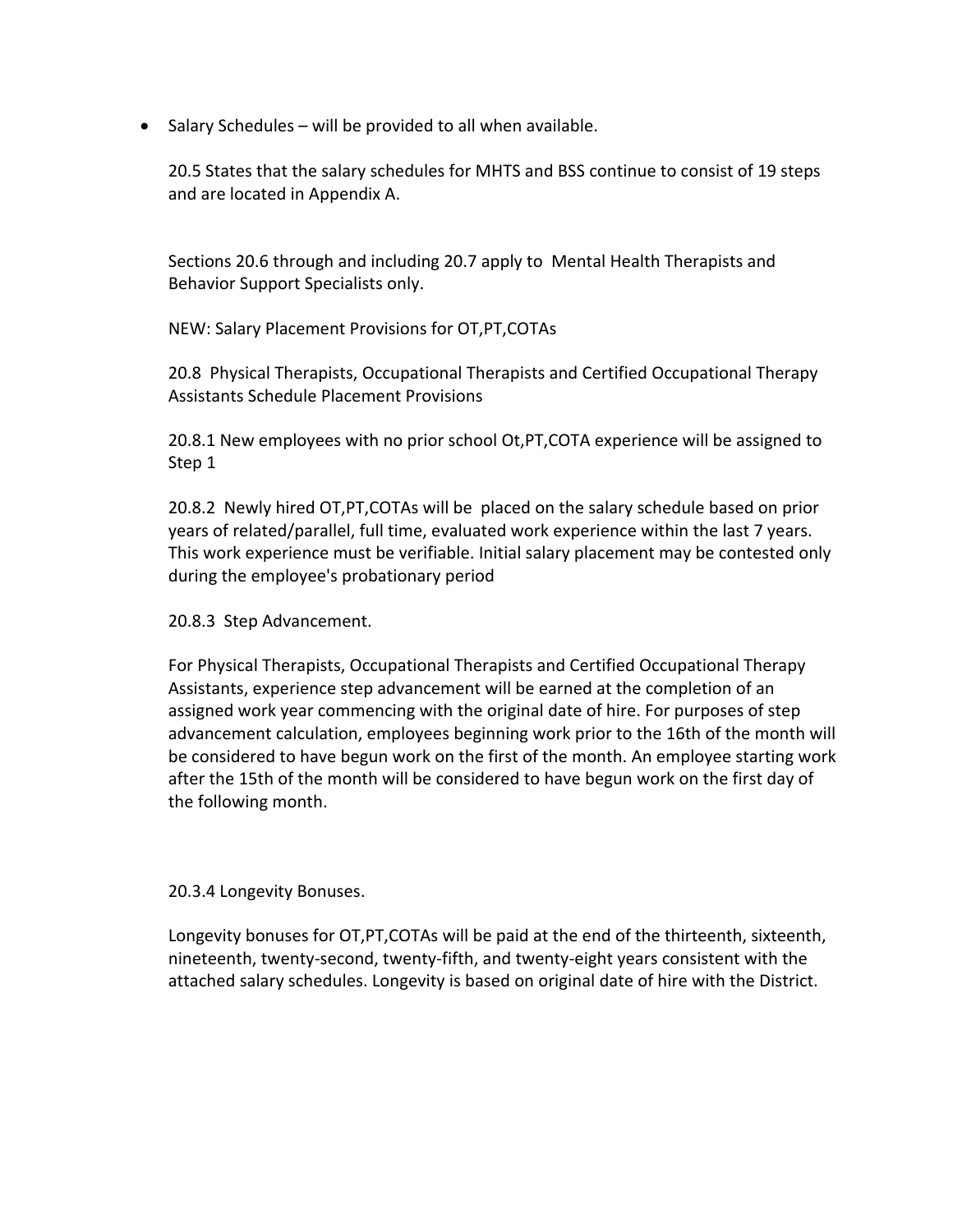#### **Article 22 Health Insurance Programs**

Add New Section 22.9 as follows to be consistent with other bargaining unit agreements:

22.9 For benefit eligible unit members, the District will provide for the health and insurance plans noted in Article 22 and included on the employee benefits page of the egusd.net website and make contributions to those plans as noted in Article 22:

- a. Medical
- b. Dental
- c. Vision
- d. Group Term Life Insurance (Non-Management: \$50,000 Policy)

\$150,000 Group Term -OT,PT,COTA

Life Insurance Side Letter of Agreement to legacy OT, PT and COTA unit members, who were employed by the District before January 1, 2022, to maintain a group term life insurance policy consistent with the EGTEAMS' group term life insurance.

OT, PT and COTA unit members hired after January 1, 2022 shall be entitled, consistent with section 22.9(d) of the collective bargaining included above, to a \$50,000 group term life insurance policy.

Legacied OT, PT, and COTA unit members who resign, retire, terminate or change bargaining units shall not continue to receive the benefit of this legacy status for purposes of group term life insurance.

### **ARTICLE 23 – WORKING GROUP**

Working Group with representatives from NUHW and representatives from the District to discuss facilities, supplies, student records, student transition, workload, and professional best practice issues.

The Working Group will also discuss whether there is an interest in future negotiations regarding Behavior Support Specialist, Physical Therapist, Occupational Therapist, or Certified Occupational Therapy Assistant responsibility factor (differential)

### **ARTICLE 28 – DURATION [**Tentative Agreement]

Two-year contract to expire June 30, 2023 with a wage and benefits reopener in the second year